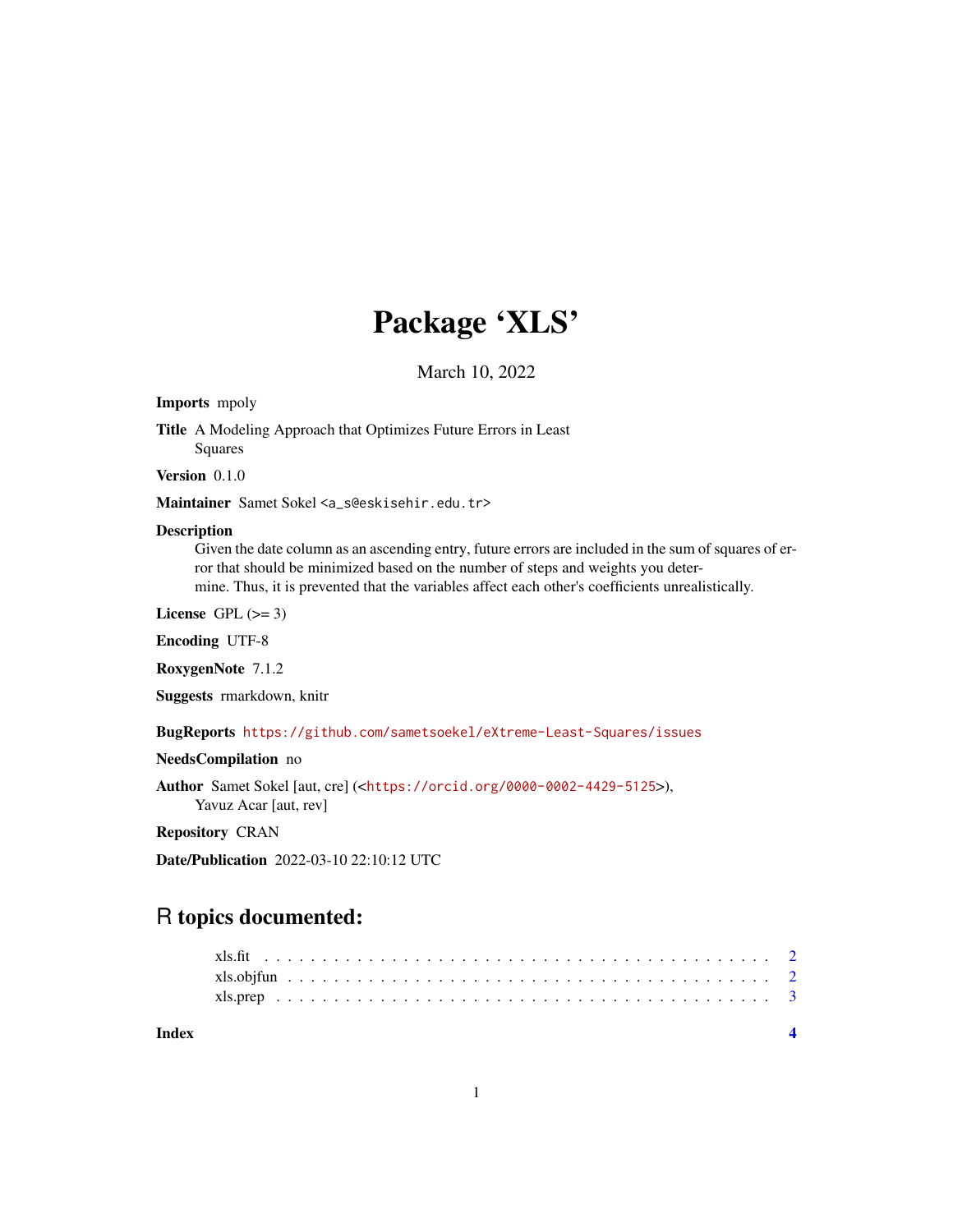<span id="page-1-0"></span>

#### Description

Almost the same interface as stats::lm. Just includes two parameters more, error\_weights and error\_ahead\_level

#### Usage

```
xls.fit(formula, data, error_weights = NULL, error_ahead_level = 4)
```
#### Arguments

| formula           | An object of class "formula": a symbolic description of the model to be fitted.                                                                          |
|-------------------|----------------------------------------------------------------------------------------------------------------------------------------------------------|
| data              | A "data.frame" (with no missing values) object containing the variables in the<br>model.                                                                 |
| error_weights     | A numeric vector including error weights by order. If NULL, it is created auto-<br>matically by error_ahead_level amount, decreasing at equal intervals. |
| error_ahead_level |                                                                                                                                                          |
|                   | An integer which represents how many steps further the parameters will be op-<br>timized for each data point.                                            |

#### Value

A lm object whose coefficients are optimized by the mentioned method.

#### Examples

```
df <- datasets::airquality
ordered_df <- df[with(df,order(Month,Day)),]
model <- xls.fit(Ozone ~ Solar.R + Wind + Temp,ordered_df,
error\_weights = c(0.4, 0.3, 0.2, 0.1), error_ahead\_level = 4)
```
xls.objfun *Preparing eXtreme Least Squares Nonlinear Objective Function*

#### Description

Automatically used in xls.fit() No need to use if the objective function is not specifically desired to be achieved.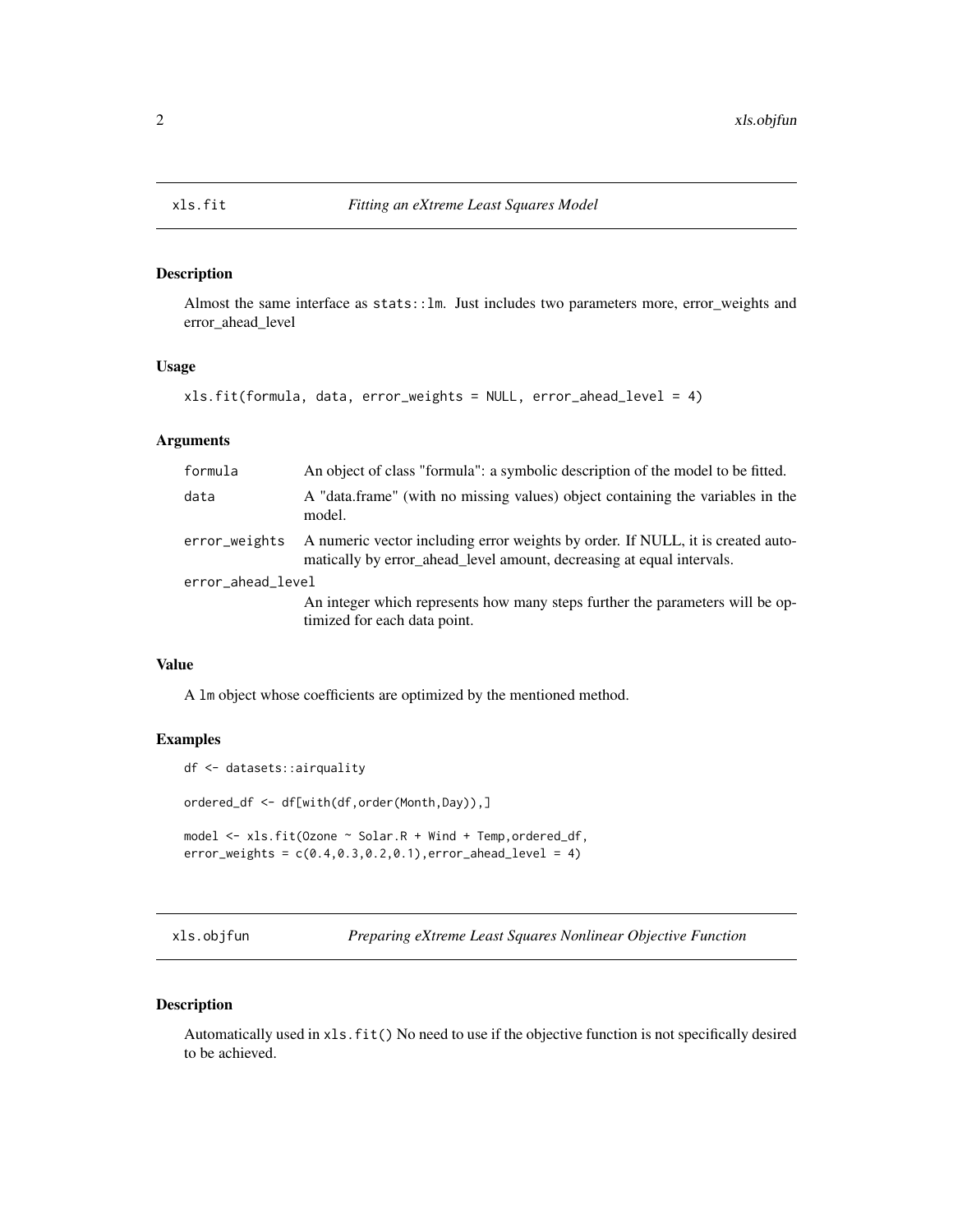#### <span id="page-2-0"></span>xls.prep 3

#### Usage

```
xls.objfun(data, error_column_name, error_weights, error_ahead_level)
```
#### Arguments

| data              | A data.frame object which is returned by xls.prep. Tip: xls.prep's .\$data<br>sub object returns the data.frame |  |  |  |
|-------------------|-----------------------------------------------------------------------------------------------------------------|--|--|--|
| error_column_name |                                                                                                                 |  |  |  |
|                   | Symbolic error column's name. By default, it is named "error_symbolic" by<br>xls.prep()                         |  |  |  |
| error_weights     | A numeric vector including error weights by order.                                                              |  |  |  |
| error_ahead_level |                                                                                                                 |  |  |  |
|                   | An integer which represents how many steps further the parameters will be op-<br>timized for each data point.   |  |  |  |

#### Value

A function object.

xls.prep *Preparing eXtreme Least Squares Data*

#### Description

Automatically used in xls.fit() No need to use if the raw data is not specifically desired to be achieved.

#### Usage

xls.prep(formula, data, dependent\_var)

#### Arguments

| formula       | An object of class "formula": a symbolic description of the model to be fitted. |
|---------------|---------------------------------------------------------------------------------|
| data          | A data.frame object.                                                            |
| dependent_var | A character which is the same as left hand side variable in specified formula.  |

#### Value

A list object which contains a data. frame object to be modeled and character vector of independent variables.